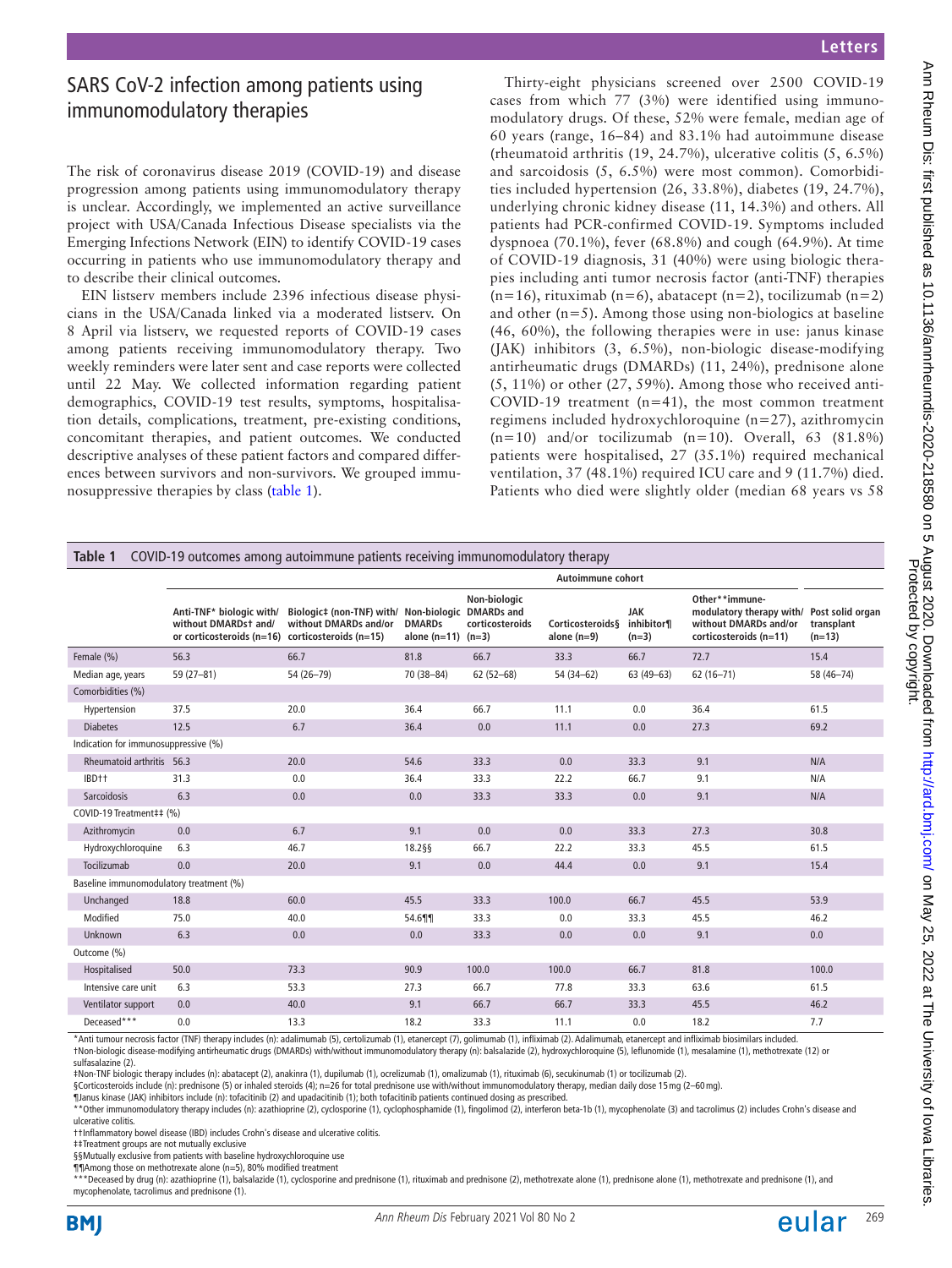years) and similar with regard to comorbidities as those who survived. No patients taking anti-TNF therapy at baseline died ([table](#page-0-0) 1).

Like other early reports, our surveillance effort yielded few biologic or JAK inhibitor using patients severely ill with COVID-19. Certainly, a lower risk of exposure could help explain this (ie, those patients perceiving high risk are social distancing), but it is also possible these therapies are protective against severe outcomes. A rheumatology registry of over 600 COVID-19 patients with autoimmune disease observed that those using biologics, in particular anti-TNF therapy, were less likely to be hospitalised.

While the overall proportion of patients who died in this case series is higher than reported in the US general population, $\lambda$  this would be expected given the likelihood that most COVID-19 cases being consulted on by ID physicians would be within the inpatient setting. While we identified only a small number of anti-TNF users, none of them died. TNF blockers could hypothetically inhibit innate antiviral responses with COVID-19 or predispose to secondary bacterial infection, although in animal models of viral pneumonia they can be protective, and among inflammatory bowel disease (IBD) COVID-19 patients, the clinical outcomes of those using TNF blockers have been observed to be comparable or better to those using non-biologic DMARDs.<sup>34</sup> While JAK inhibitors decrease innate viral immunity and might potentially increase the risk of viral progression, we found only two tofacitinib and one upadicitinib patients and all three had complete recovery. This and other studies involve small numbers of patients, making further population-based studies necessary to understand the risk of DMARDs with COVID-19.

#### **Kevin L Winthrop <sup>®</sup>,<sup>1,2</sup> Amanda E Brunton,<sup>1</sup> Susan Beekmann,<sup>3</sup>** Philip Polgreen,<sup>3</sup> John Baddley,<sup>4</sup> Kenneth G Saag,<sup>5</sup> **CassandraCalabrese .**<sup>6</sup> Leonard Calabrese .<sup>6</sup> Philip C Robinson .<sup>7</sup> **Zachary S Wallace,8 Jeffrey R Curtis,<sup>5</sup> the COVID-19 Study Team**

<sup>1</sup>School of Public Health, Oregon Health & Science University, Portland, Oregon, USA <sup>2</sup> Division of Infectious Diseases, Oregon Health & Science University, Portland, Oregon, United States

<sup>3</sup>Department of Internal Medicine, University of Iowa Carver College of Medicine, Iowa City, Iowa, USA

4 Division of Infectious Diseases, University of Maryland School of Medicine, Baltimore, Maryland, USA

5 Division of Clinical Immunology and Rheumatology, University of Alabama at Birmingham, Birmingham, Alabama, USA

6 Division of Rheumatology, Cleveland Clinic, Cleveland, Ohio, United States <sup>7</sup> Faculty of Medicine, The University of Queensland, Herston, Queensland, Australia 8 Division of Rheumatology, Allergy and Immunology, Massachusetts General Hospital and Harvard Medical School, Boston, Massachusetts, USA

**Correspondence to** Kevin L Winthrop, School of Public Health, Oregon Health and Science University, Portland OR 97239, USA; winthrop@ohsu.edu

#### **Handling editor** Josef S Smolen

**Twitter** Cassandra Calabrese [@CCalabreseDO](https://twitter.com/CCalabreseDO) and Philip C Robinson [@](https://twitter.com/philipcrobinson) [philipcrobinson](https://twitter.com/philipcrobinson)

**Acknowledgements** The author thanks Teresa Xu for supporting the development of this report by assisting with the literature search and formatting.

**Collaborators** Members of the COVID-19 Study Team: P. Holland Alday, Oregon Health and Science University; Juzar Ali, Louisiana State University School of Medicine, New Orleans LA; Yousaf Ali, Mount Sinai West, NYC; Rebecca Berdel, University of Southern California; Adam Brady, Good Samaritan Hospital; Brian Bramson, UNC Chapel Hill; David Brieff, North Shore ID Consultants, Port Washington NY; Wun-ling Chang, Lo Jolla ID Institute, San Diego CA; Jonathan Cheah, UMass Memorial; Kerry Cleveland, University of Tennessee College of Medicine; Carey J. Field, Rheumatologists of White River Junction VAMC, VT; Christopher Graber, David Geffen School of Medicine at UCLA; Nicholas Hartog, Michigan State University; Guy El Helou, University of Florida, Gainesville; Leigh M. Howard, Vanderbilt University Medical Center, Vivek Kak, Patient Infection and Infusion Center, Jackson MI;

Jonathan Kay, Univ. Massachusetts Medical Center; Takaaki Kobayashi, University of Iowa Medical Center; Rebecca Kumar, Northwestern University; Nancy Liu, UMass Memorial; Jose A. Lucar, University of Mississippi Medical Center; Anuj Malik, Ascension St John Medical Center, Tulsa OK; Shirin Mazumder, University of Tennessee Health Sciences Center; Anne O'Donnell, Georgetown University; Rachel Orscheln, Washington University; Anais Ovalle, Dartmouth; Christopher Palma, University of Rochester Medical Center; Debendra Pattanaik, Univ. Tennessee Health Center; Bryan Poole, UMass Memorial; Husain Poonawala, Lowell General Hospital, MA; Ayesha Rashid, St. Paul Infectious Disease Associates, St. Paul, Minnesota, Luis Marcos, Stony Brook University; Francis Riedo, Evergreen Health; Kairav Shah, Metro Infectious Disease Consultants, Stockbridge GA; Robert Striker, Univ Wisconsin-Madison; Marjorie Wongskhaluang, Infectious Disease Associates of Kansas City; Hanna Zembrzuska, University of Iowa.

**Contributors** All coauthors contributed to the creation of this letter in all aspects including data gathering, analysis, writing and critical revision of the manuscript.

**Funding** This publication was supported by Cooperative Agreement Number 1 U50 CK00477 funded by the Centers for Disease Control and Prevention, and by Award Number UL1TR002537 funded by the National Center for Advancing Translational Sciences of the National Institutes of Health. The content is solely the responsibility of the authors and does not necessarily represent the official views of the National Institutes of Health. The author thanks Teresa Xu for supporting the development of this report by assisting with literature search and formatting.

**Disclaimer** The findings and conclusions presented in this manuscript are those of the authors and do not necessarily represent the views of the US Centers for Disease Control and Prevention or the Department of Health and Human Services.

**Competing interests** KLW reports personal fees from Pfizer, AbbVie, Union Chimique Belge (UCB), Eli Lilly & Company, Galapagos, GlaxoSmithKline (GSK), Roche, Gilead and reports research grants from BMS, Pfizer outside the submitted work. AB and SB have no potential conflicts of interest. PP reports grants from Centers for Disease Control and Prevention, grants from National Center For Advancing Translational Sciences, during the conduct of the study; non-financial support from 3M, personal fees from Eli Lily, outside the submitted work. JB reports personal fees from Pfizer, Lilly, R-Pharm and Viela Bio outside the submitted work. KGS reports grants and personal fees from Amgen, personal fees from Sanofi/ Genzyme, personal fees from Gilead, outside the submitted work. CC reports personal fees from AbbVie and is a member of the speakers' bureau for Sanofi-Regeneron outside the submitted work. LC reports personal fees from Genentech, personal fees from GMS, personal fees from GSK, personal fees from AbbVie, personal fees from Janssen, personal fees from Sanofi, personal fees from Gilead, personal fees from Kiniksa, personal fees from UCB, outside the submitted work. PCR reports personal fees and non-financial support from Roche, personal fees from Abbvie, grants and personal fees from Janssen, grants and personal fees from Novartis, non-financial support from BMS, personal fees from Eli Lilly, personal fees from Pfizer, grants and personal fees from UCB, outside the submitted work. ZSW reports research grants from NIH/NIAMS (K23AR073334 and L30 AR070520) and Bristol-Myers Squibb outside the submitted work. JRC reports grants and personal fees from AbbVie, grants and personal fees from Amgen, grants and personal fees from BMS, grants and personal fees from Corrona, grants and personal fees from Eli Lilly, grants and personal fees from Janssen, grants and personal fees from Myriad, grants and personal fees from Pfizer, grants and personal fees from Regeneron, grants and personal fees from Roche, grants and personal fees from UCB, outside the submitted work.

**Patient and public involvement** Patients and/or the public were not involved in the design, or conduct, or reporting or dissemination plans of this research.

**Patient consent for publication** Not required.

**Ethics approval** This project was approved by the University of Iowa Institutional Review Board, IRB ID #202 003 698.

**Provenance and peer review** Not commissioned; externally peer reviewed.

This article is made freely available for use in accordance with BMJ's website terms and conditions for the duration of the covid-19 pandemic or until otherwise determined by BMJ. You may use, download and print the article for any lawful, non-commercial purpose (including text and data mining) provided that all copyright notices and trade marks are retained.

© Author(s) (or their employer(s)) 2021. No commercial re-use. See rights and permissions. Published by BMJ.



**To cite** Winthrop KL, Brunton AE, Beekmann S, et al. Ann Rheum Dis 2021;**80**:269–271.

Received 14 July 2020 Revised 22 July 2020